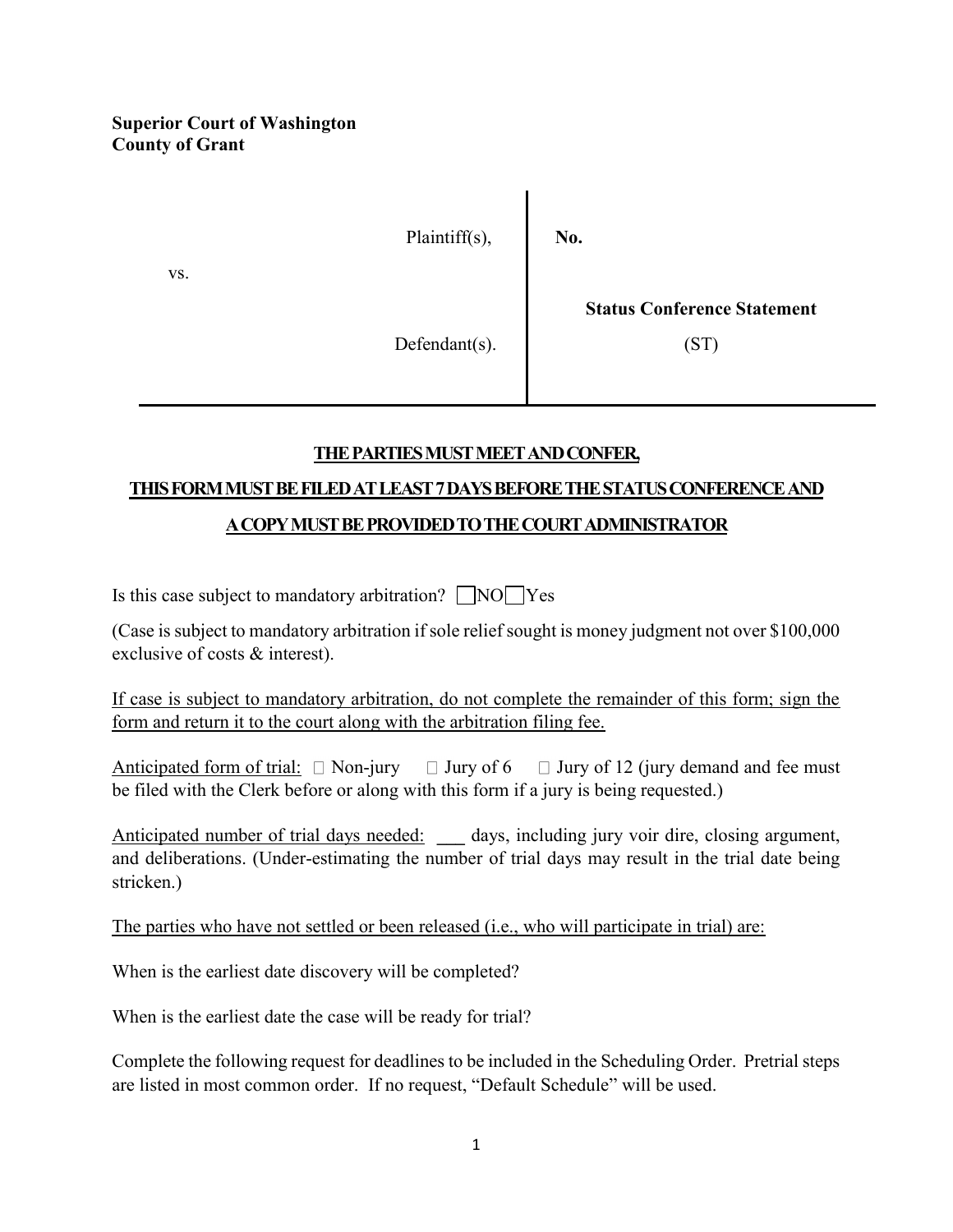|                                                                                        | <b>REQUESTED</b> | <b>DEFAULT</b>                        |
|----------------------------------------------------------------------------------------|------------------|---------------------------------------|
|                                                                                        | <b>SCHEDULE</b>  | <b>SCHEDULE</b>                       |
|                                                                                        |                  |                                       |
| Deadline to join additional parties and<br>amend claims or defenses:                   |                  | 180 days before trial                 |
| 2. Plaintiff disclosure of expert witnesses:                                           |                  | 180 days before trial                 |
| 3. Defendant disclosure of expert witnesses:                                           |                  | 150 days before trial                 |
| 4. Plaintiff disclosure of rebuttal expert<br>witnesses:                               |                  | 120 days before trial                 |
| 5. Deadline to complete discovery                                                      |                  | 90 days before trial                  |
| 6. Last date for hearing dispositive motions:                                          |                  | 45 days before trial                  |
| 7. Deadline to file witness and exhibit lists:                                         |                  | 30 days before pretrial<br>conference |
| 8. Deadline to file motions in limine,<br>proposed jury instructions and trial briefs: |                  | 7 days before pretrial<br>conference  |

A pretrial conference (see LCR 16):

[] can most likely be completed in 60 minutes and thus may be held at 9:00 am on first trial day.

[ ] will likely exceed 60 minutes and should therefore be specially set by the court administrator.

*Please notify the court administrator if your response to this item changes before the trial.*

| A settlement conference before a judge other than the trial judge $\Box$ is $\Box$ is not requested. |  |  |  |  |
|------------------------------------------------------------------------------------------------------|--|--|--|--|
|------------------------------------------------------------------------------------------------------|--|--|--|--|

Beginning six months after the status conference date, I (or "we" if this is a joint statement) am unavailable for trial--due to now-existing scheduled trials, hearings, or travel—on the following dates:

Each undersigned certifies that (s)he has conferred with all other counsel and pro se parties regarding the matters set forth herein, and that all parties:



Do agree to the requested schedule.

Do not agree to the requested schedule.